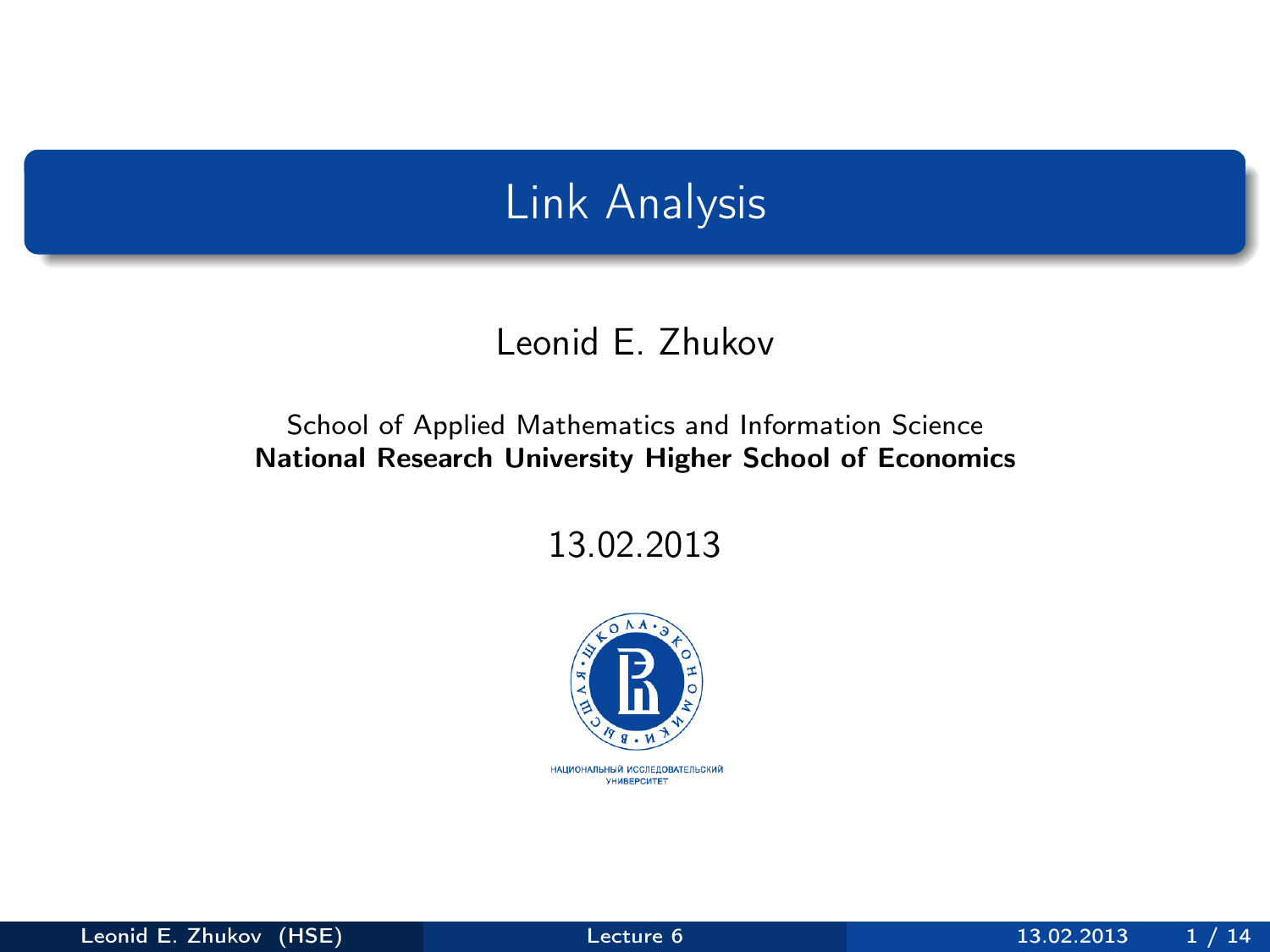Graph  $G(n, m)$  and adjacency matrix  $A_{ii}$ , edge  $i \rightarrow j$ 

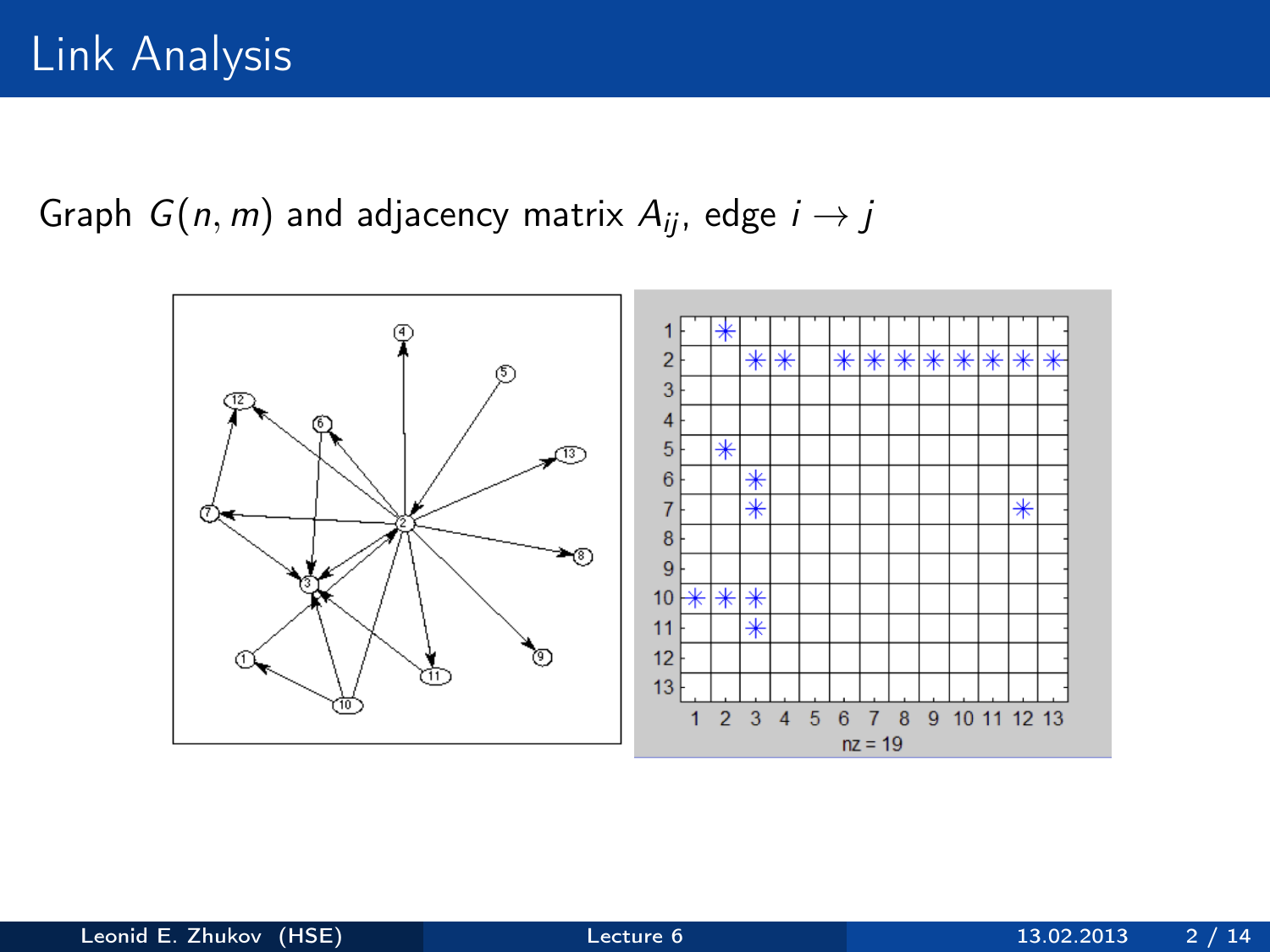Leo Katz, 1953.

Take into account status (prestige) of directly connected actors



Nontrivial solution only if  $det(I - A^T) = 0$ . Need to constraint matrix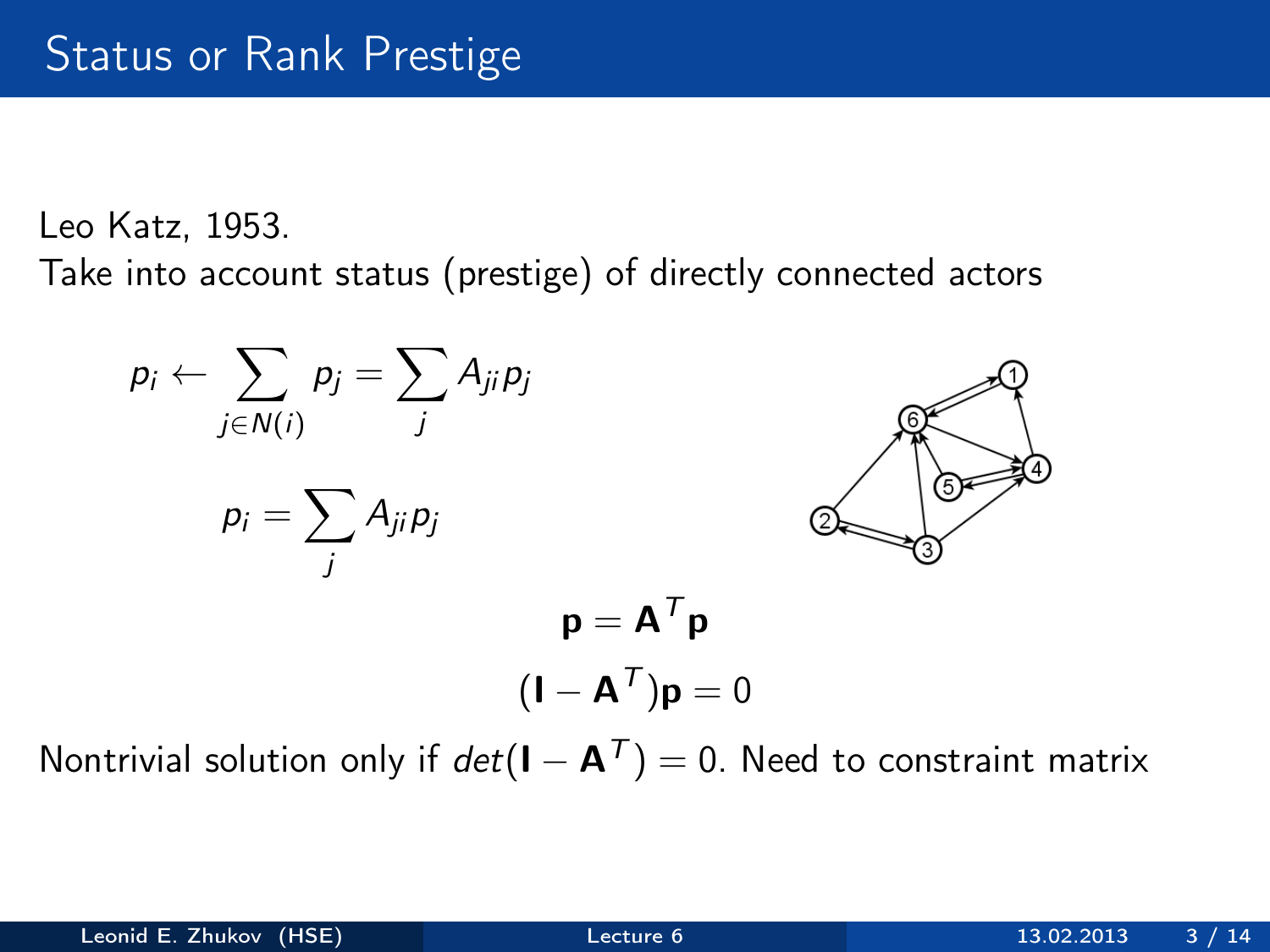Leo Katz, 1953

An actor gives equal parts of its prestige to all nearest neighbours

$$
p_i \leftarrow \sum_j A_{ji} \frac{p_j}{k_{out}(j)} = \sum_j \frac{A_{ji}}{k_{out}(j)} p_j
$$

$$
\mathbf{p} = (\mathbf{D}^{-1} \mathbf{A})^T \mathbf{p}
$$

where  $\mathbf{D}_{ii} = max(k_i, 1)$  $\mathsf{D}^{-1}\mathsf{A}$  - stochastic matrix,  $\sum_j (\mathsf{D}^{-1}\mathsf{A})_{ij} = 1$ , guaranteed  $\lambda_{\sf max} = 1$ 

$$
(\mathbf{D}^{-1}\mathbf{A})^T\mathbf{p} = \lambda \mathbf{p}
$$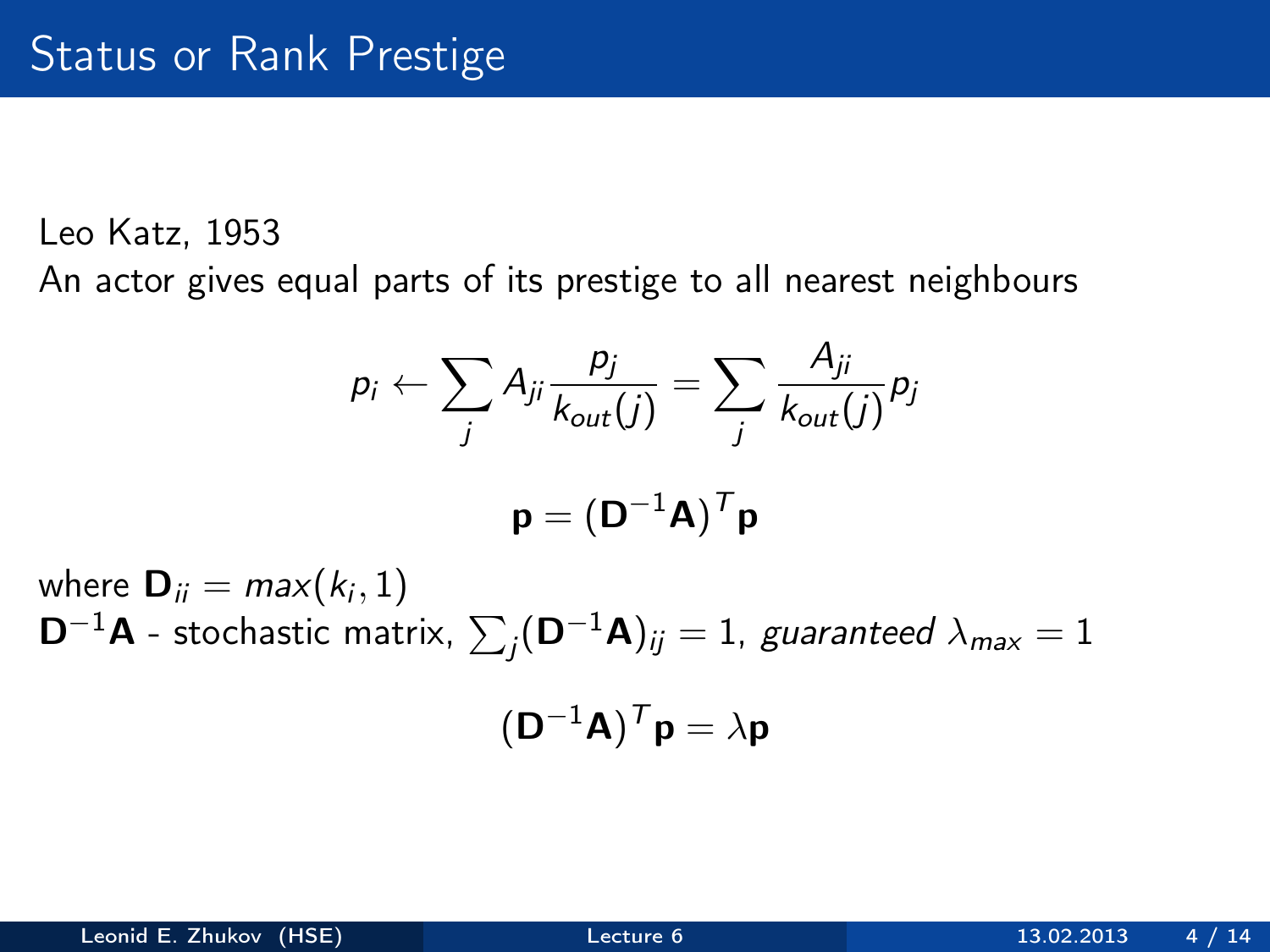## Eigenvector Centrality

Phillip Bonacich, 1972.

$$
c_i \leftarrow \sum_j A_{ji} c_j
$$

$$
c_i = \frac{1}{\kappa} \sum_j A_{ji} c_j
$$

$$
\kappa \mathbf{c} = \mathbf{A}^T \mathbf{c}
$$

$$
(\kappa \mathbf{I} - \mathbf{A}^T) \mathbf{p} = 0
$$

Nontrivial solution only when  $det(\kappa I - A^T) = 0$ . Eigenvalue problem. Choose eigenvector corresponding do maximum eigenvalue:  $\kappa_{\text{max}} = \kappa_1$ ,  $\mathbf{c} = \mathbf{c}_1$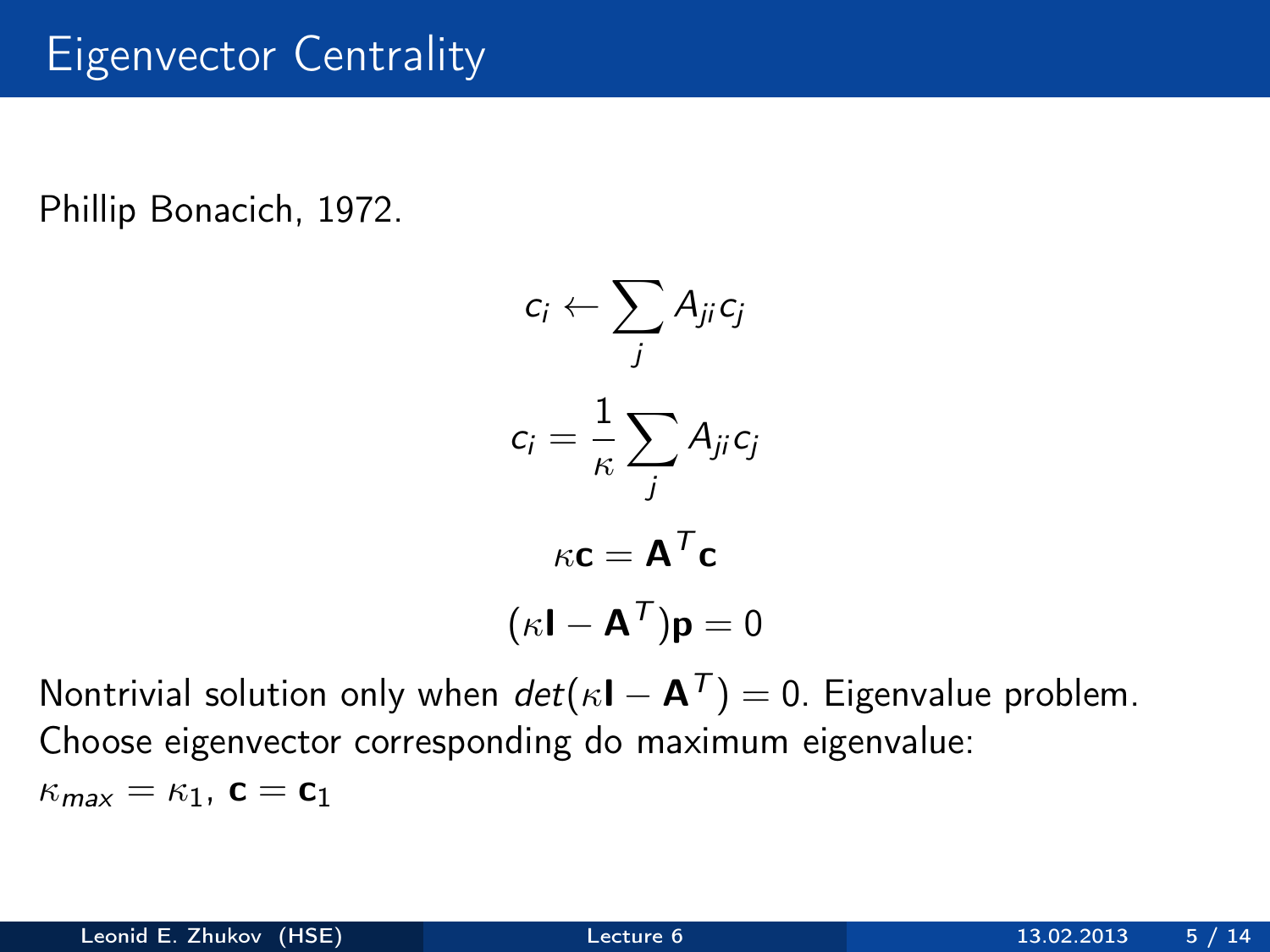Phillip Bonacich, 1987. Parametrized centrality measure  $c(\alpha, \beta)$ 

$$
c_i = \sum_j (\alpha + \beta c_j) A_{ji}
$$

$$
\mathbf{c} = \alpha \mathbf{A}^T \mathbf{e} + \beta \mathbf{A}^T \mathbf{c}
$$

$$
\mathbf{c} = \alpha (\mathbf{I} - \beta \mathbf{A}^T)^{-1} \mathbf{A}^T \mathbf{e}
$$

 $\alpha$  - found from normalizaion  $||\mathbf{c}||_2 = \sum \mathbf{c}_i^2 = 1$ 

 $\beta$  - parameter, degree and direction of dependence on others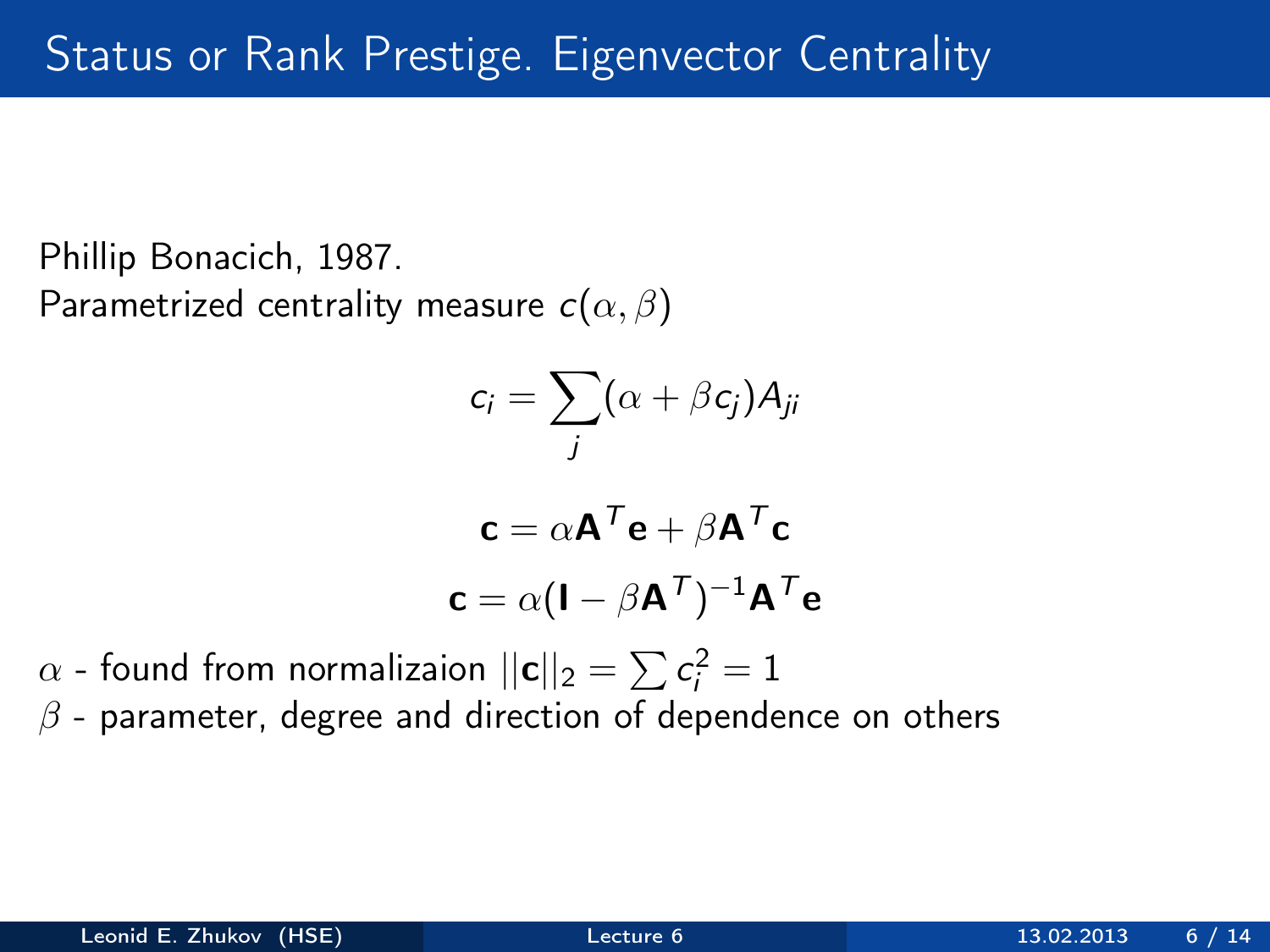# Link Analysis

Graph  $G(n, m)$ 



- zero out degree nodes,  $k_{out}(i) = 0$
- zero in degree nodes,  $k_{in}(i) = 0$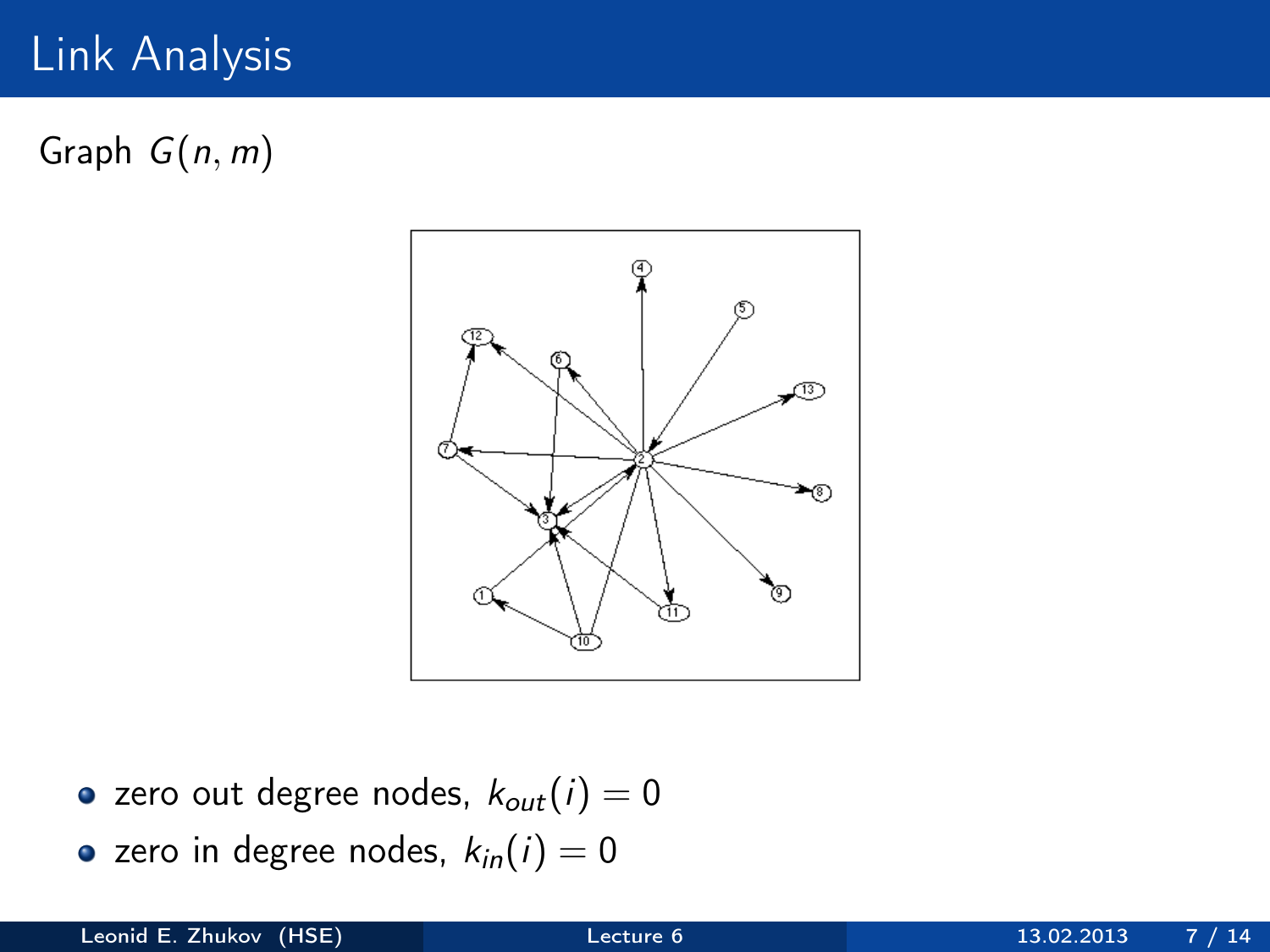## Real World

#### Bow tie structure of the web



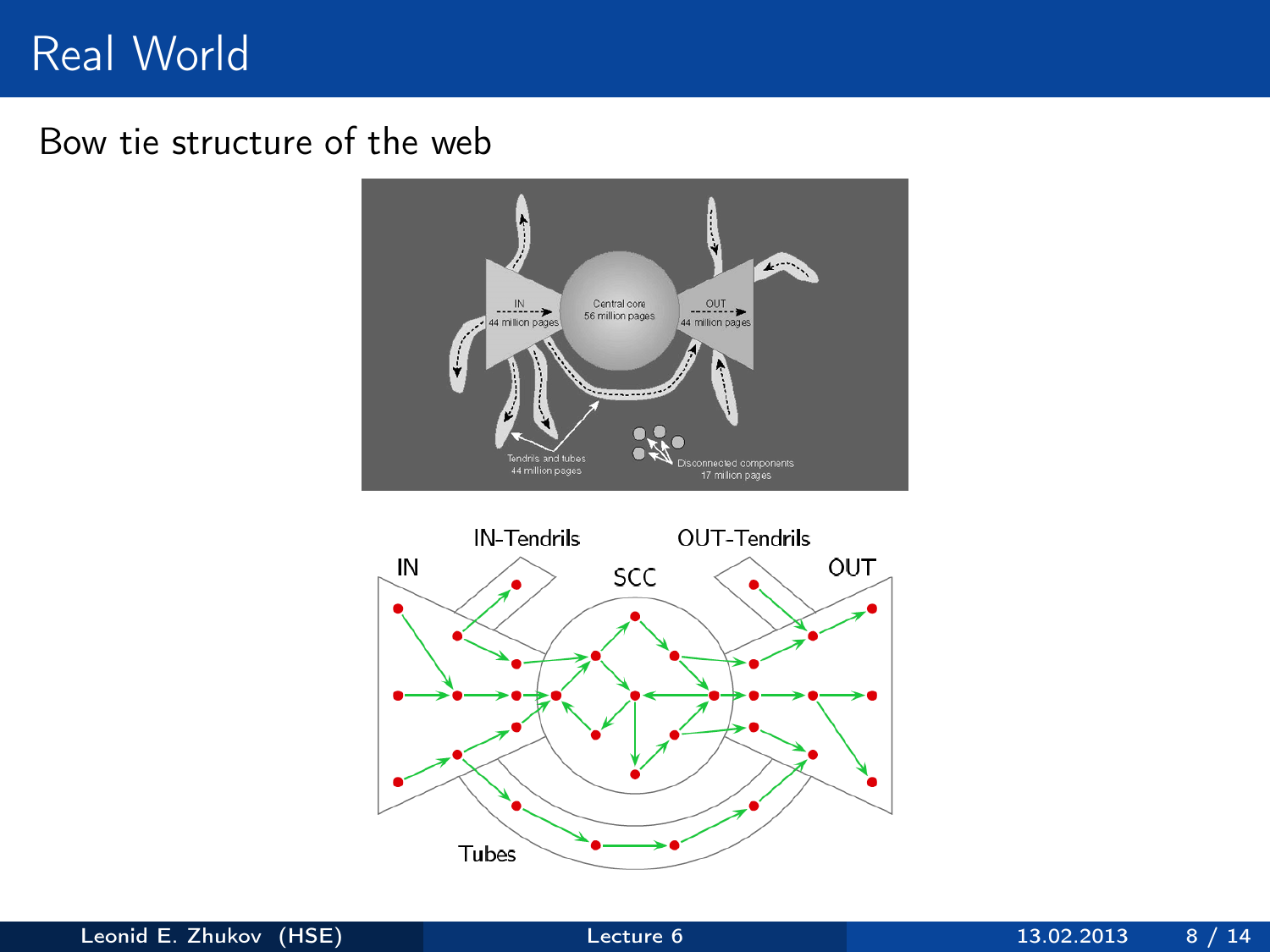Oscar Perron, 1907, Georg Frobenius,1912. Eigenvalue problem:

$$
\text{Pp}=\lambda\text{p}
$$

Perron-Frobenius theorem: Real square matrix with positive entries

- stochastic (non-negative and rows sum up to one)
- irreducible (strongly connected graph)
- aperiodic

then unique largest eigenvalue  $\lambda_{max} = 1$ , with positive left eigenvector and power iterations coneverges to it. Solution satisfies  $|\mathbf{p}|_1 = 1$ Stationary distribution of Markov chain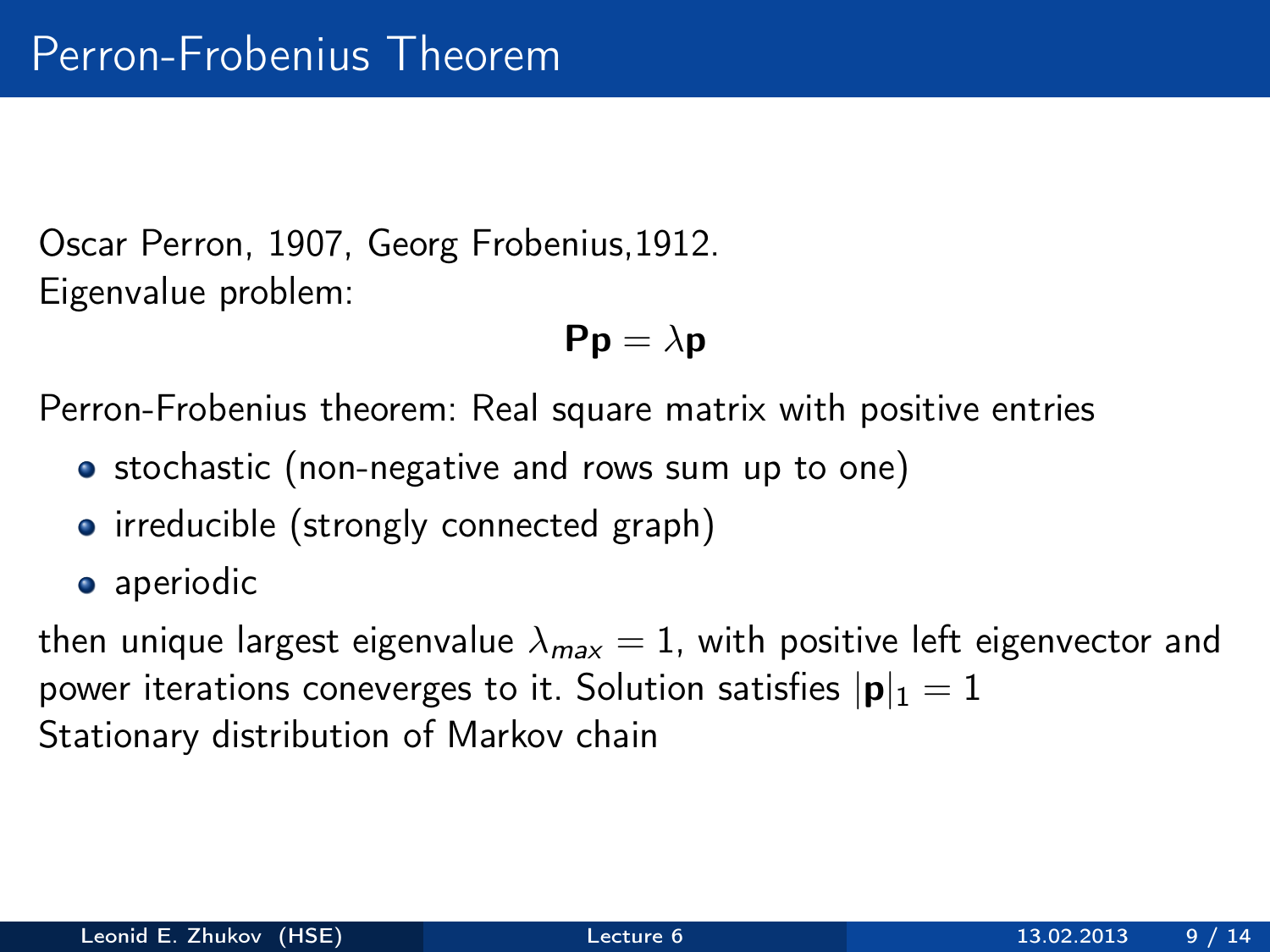## PageRank

Sergey Brin and Larry Page, 1998 Transition matrix:

$$
\bm{P} = \bm{D}^{-1}\bm{A}
$$

Stochastic matrix:

$$
\mathbf{P}' = \mathbf{P} + \frac{\mathbf{de}^T}{n}
$$

PageRank matrix:

$$
\mathbf{P}'' = \alpha \mathbf{P}' + (1 - \alpha) \frac{\mathbf{e} \mathbf{e}^T}{n}
$$

Eigenvalue problem (choose solution with  $\lambda = 1$ ):

$$
\mathbf{P''}^T \mathbf{p} = \lambda \mathbf{p}
$$

Notations:

e - unit column vector, d - absorbing nodes indicator vector (column)

5  $10<sup>10</sup>$  $11$ 3  $\overline{q}$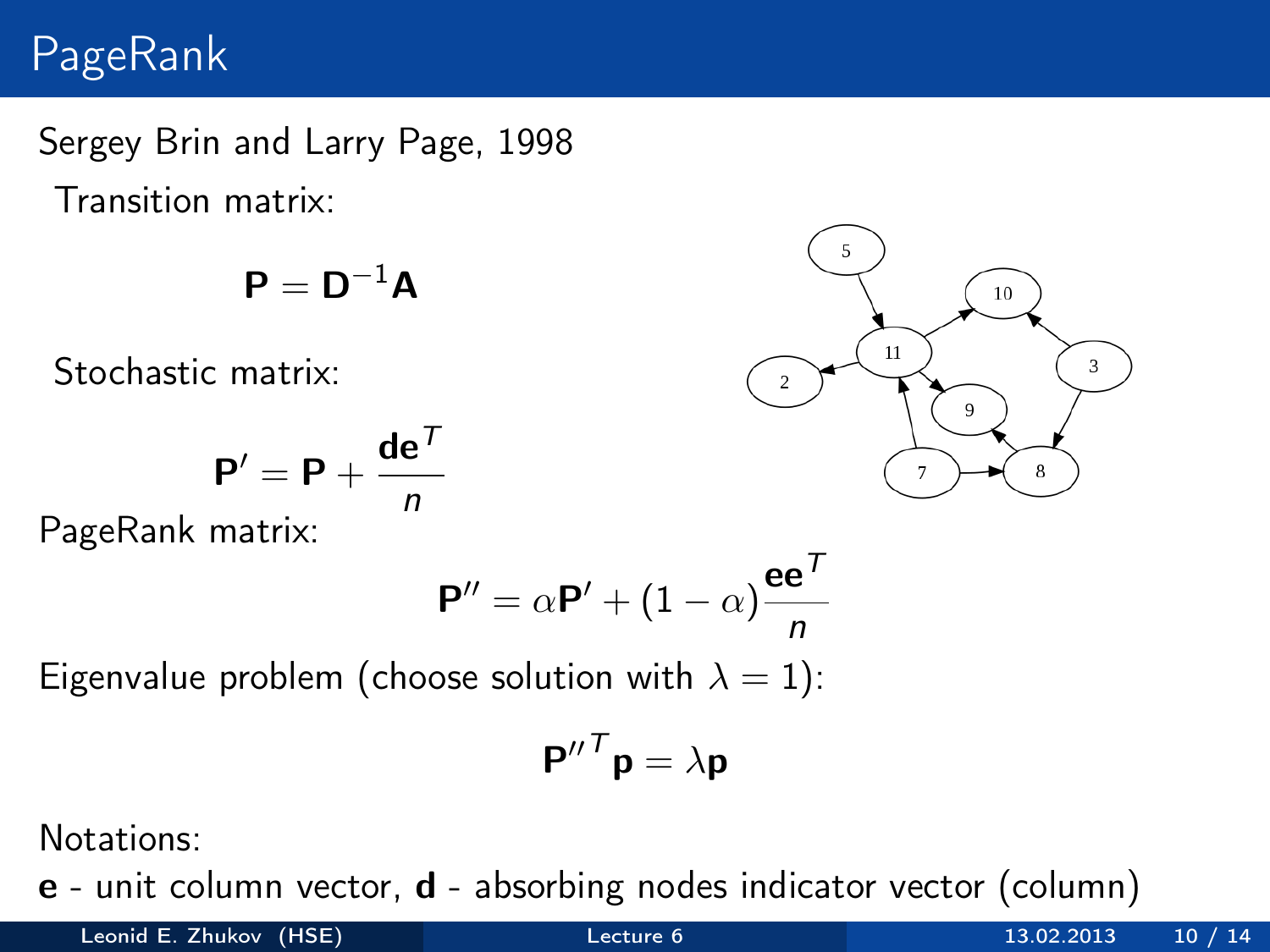# PageRank computations

**•** Eigenvalue problem

$$
\left[\alpha \left( \left(\mathbf{D}^{-1}\mathbf{A}\right)^{\mathsf{T}} + \frac{\mathbf{e}\mathbf{d}^{\mathsf{T}}}{n} \right) + \left(1 - \alpha\right)\frac{\mathbf{e}\mathbf{e}^{\mathsf{T}}}{n}\right] \mathbf{p} = \lambda \mathbf{p}
$$

**•** Power iterations

$$
\mathbf{p} \leftarrow \alpha (\mathbf{D}^{-1} \mathbf{A})^T \mathbf{p} + \alpha \frac{\mathbf{e}}{n} (\mathbf{d}^T \mathbf{p}) + (1 - \alpha) \frac{\mathbf{e}}{n} (\mathbf{e}^T \mathbf{p})
$$

$$
\mathbf{p} \leftarrow \frac{\mathbf{p}}{||\mathbf{p}||}
$$

• Sparse linear system  $(\lambda = 1, ||p||_1 = 1)$ 

$$
\left[\mathbf{I} - \alpha \left( (\mathbf{D}^{-1}\mathbf{A})^{\mathsf{T}} + \frac{\mathbf{e}\mathbf{d}^{\mathsf{T}}}{n} \right) \right] \mathbf{p} = (1 - \alpha)\frac{\mathbf{e}}{n}
$$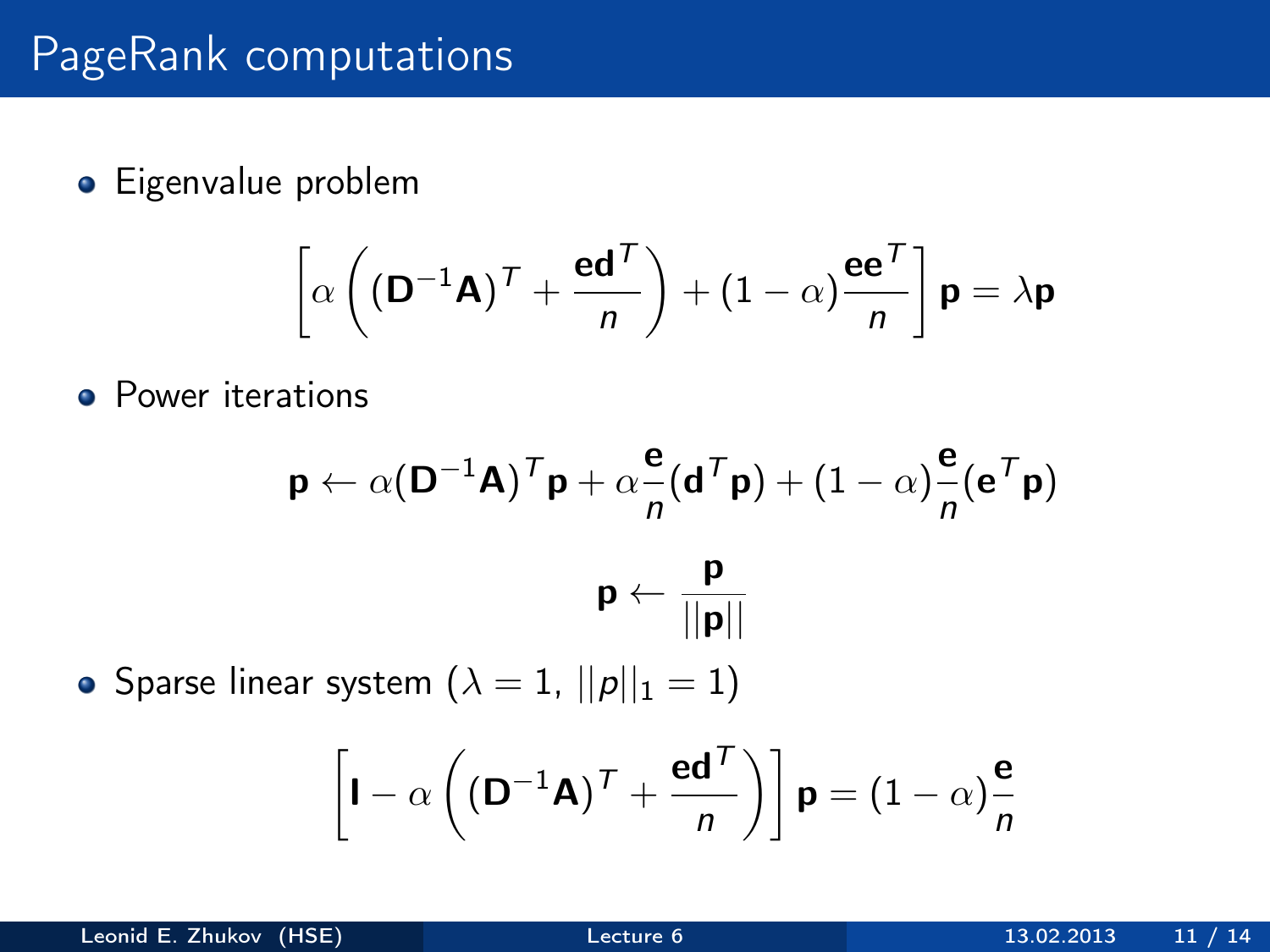# Hubs and Authorities

HITS, Jon Kleinberg, 1999

Citation networks. Reviews vs original research (authoritative) papers

- $\bullet$  authorities, contain useful information,  $a_i$
- $\bullet$  hubs, contains links to authorities,  $h_i$

Mutual recursion

• Good authorities reffered by good hubs

$$
a_i \leftarrow \sum_j A_{ji} h_j
$$

• Good hubs point to good authorities

$$
h_i \leftarrow \sum_j A_{ij} a_j
$$

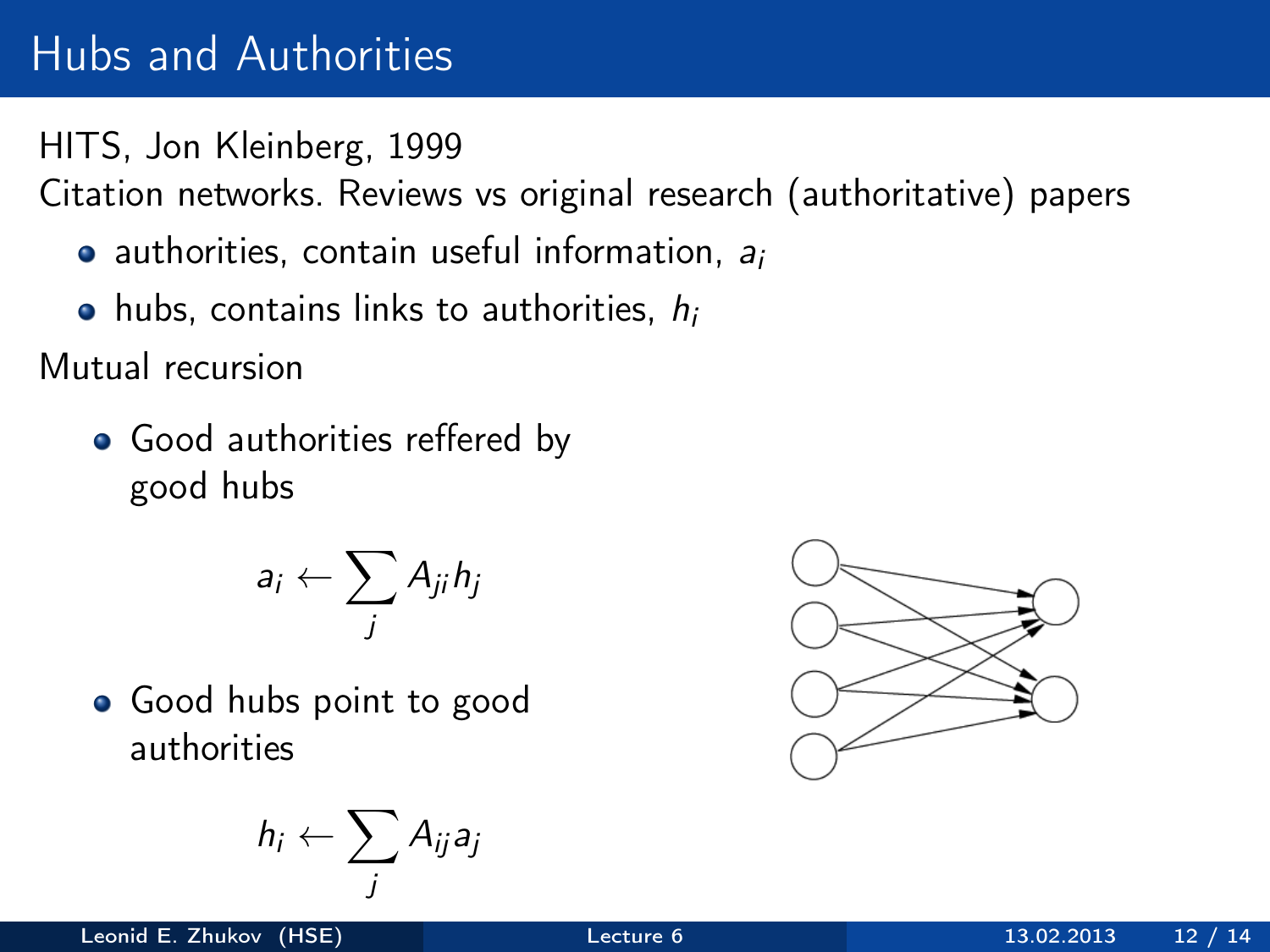System of linear equations

$$
\begin{array}{rcl}\n\mathbf{a} & = & \alpha \mathbf{A}^T \mathbf{h} \\
\mathbf{h} & = & \beta \mathbf{A} \mathbf{a}\n\end{array}
$$

Symmetric eigenvalue problem

$$
(\mathbf{A}^T \mathbf{A})\mathbf{a} = \lambda \mathbf{a}
$$

$$
(\mathbf{A} \mathbf{A}^T)\mathbf{h} = \lambda \mathbf{h}
$$

where eigenvalue  $\lambda=(\alpha\beta)^{-1}$